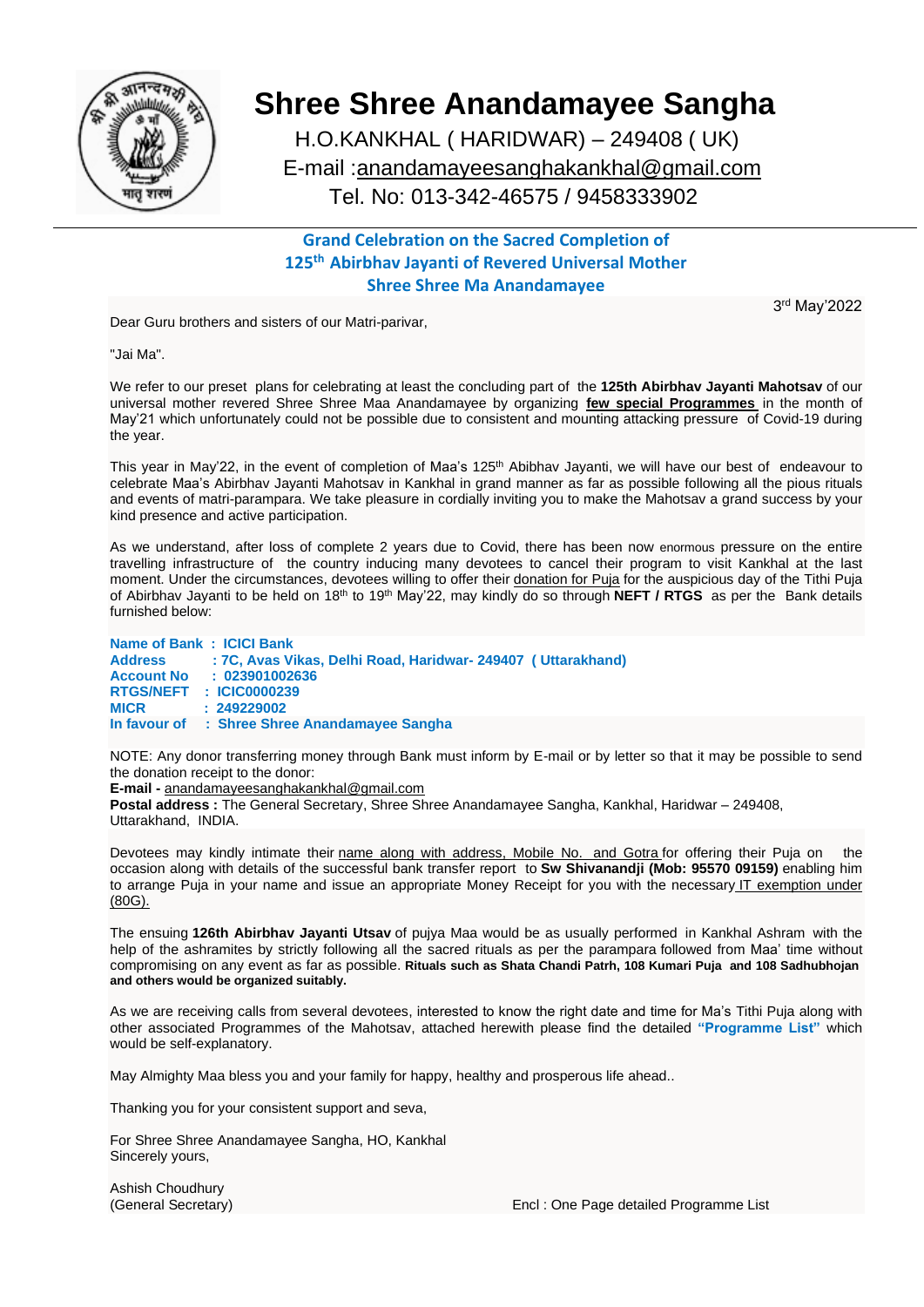

## **Grand Celebration on Sacred Completion of 125th Abirbhav Jayanti of Revered Universal Mother Shree Shree Ma Anandamayee**

# **Samaveta Path**

| Date                    | Day       | <b>Subject</b>                                 | <b>Time</b>             |
|-------------------------|-----------|------------------------------------------------|-------------------------|
| 1. $11^{th}$ May        | Wednesday | <b>GEETA PATH</b>                              | 10.00 am                |
| 2. $12^{th}$ May        | Thursday  | <b>MATRI CHALISA</b>                           | 10.00 am                |
| 3. $13^{th}$ May        | Friday    | <b>108 KUMARI PUJA</b>                         | 10.00 am                |
| 4. $14^{th}$ May        | Saturday  | <b>SHRI HANUMAN CHALISA</b>                    | 10.00 am                |
| 5. $15^{th}$ May        | Sunday    | SHRI VISHNU SAHASHRANAAM                       | 10.00 am                |
| 6. $16^{th}$ May        | Monday    | 108 Kumari Puja / Shiv Mahimna Stotra 09.00 am |                         |
|                         |           | Satyanarayan Puja                              | $06.00 - 9.00$ pm       |
| 7. $17^{th}$ May        | Tuesday   | AKHAND RAMAYAN PATH                            | 10.00 am to<br>next day |
| 8. $18^{\text{th}}$ May | Wednesday | 9-Kumari Puja (Satchandi)                      | 11.00 am                |